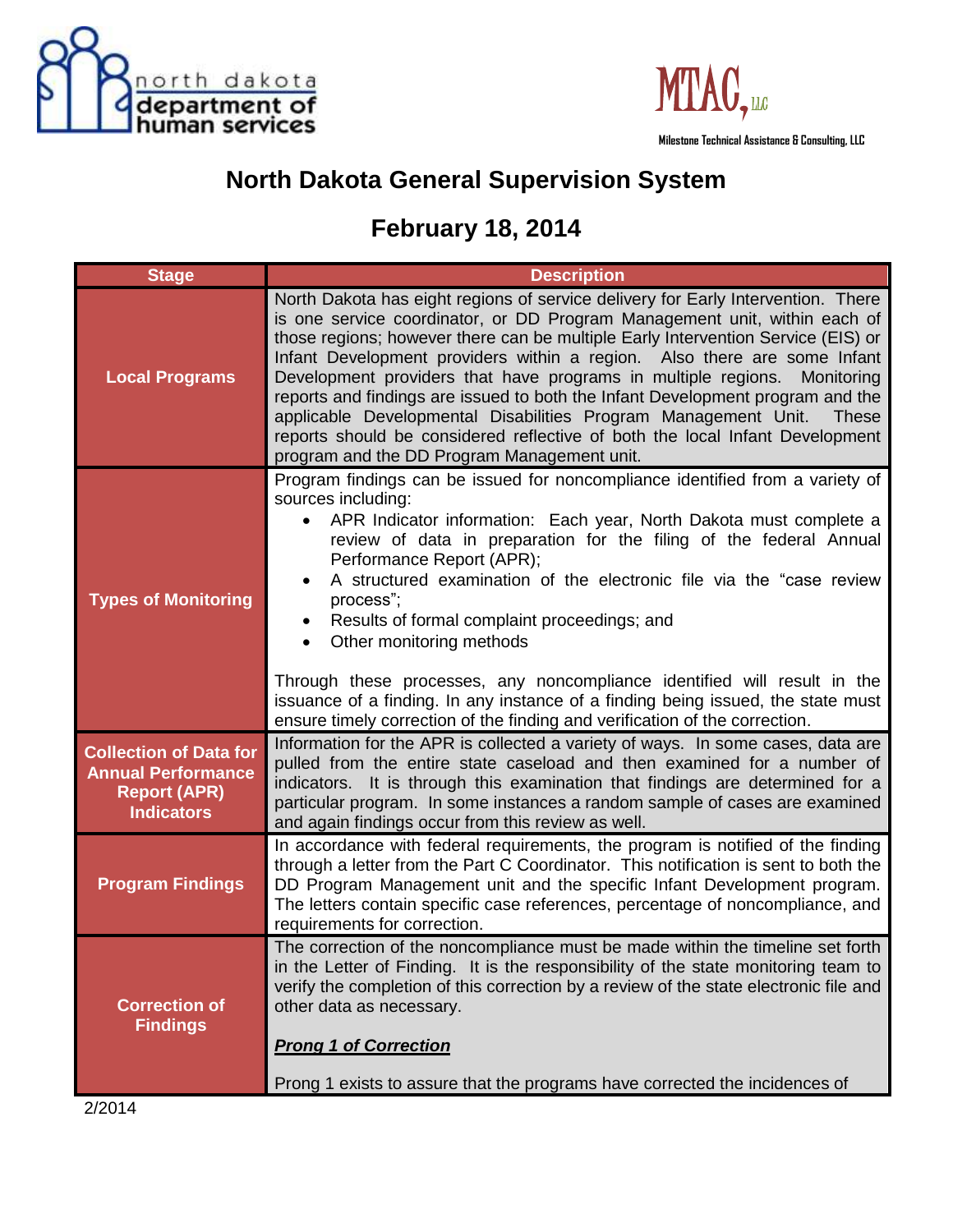



 **Milestone Technical Assistance & Consulting, LLC**

noncompliance related to an individual child.

Programs use the following actions for correcting findings of noncompliance:

- If a child is no longer in services, the IFSP can no longer be revised. Therefore, the program documents the child has left the jurisdiction of the program.
- If the child is still in services, corrections must be completed and documented *as soon as possible*. Programs should check to see if the correction has occurred and is documented. If so, this documentation can serve as the correction.
- If correction of the individual finding has not already occurred, complete and document the required action. This may require the IFSP team to be reconvened. If an IFSP meeting is necessary, the team membership needs to be a minimum of those individuals indicated in the IFSP for a Review meeting, but depending on the issue, other team members may need to be included.
- Documentation regarding any of the above actions will be submitted in accordance with the directions included with the letter of finding. Prong 1 will be considered met after the action has been verified by a designated member of the state monitoring team. Once Prong 1 is verified, the program moves into the Prong 2 phase of verification of correction.

## *Prong 2 of correction*

The Prong 2 process is mandated through federal requirements, as outlined in the OSEP Memo 09-02, to ensure that the program is correctly implementing the regulatory requirements. This is done through a review of subsequent data to ensure 100% compliance with the requirement. The following formula is used to implement Prong 2:

- For programs that have 30 or fewer children on their roster, 3 child records are reviewed per finding.
- For programs that have 31 or more children, 5 child records are reviewed per finding.

*Procedure:* More recently developed or updated cases are selected; so that compliant implementation can be demonstrated. It is the responsibility of the local programs to obtain and document the required data for Prong 2. The program submits documentation to the state monitoring team to verify that all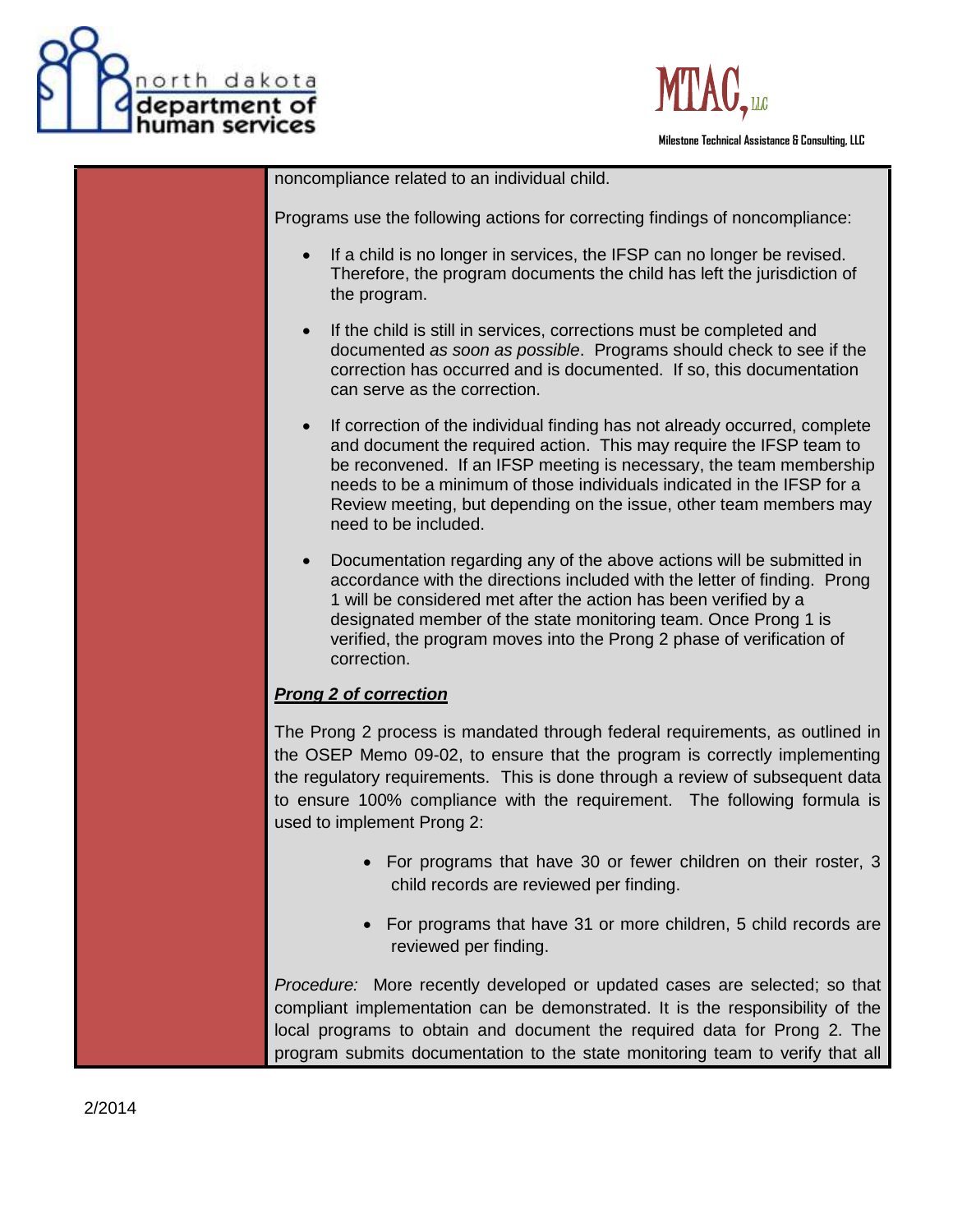



 **Milestone Technical Assistance & Consulting, LLC**

|                         | selected records are compliant in the area of the finding.                                                                                                                                                                                                                                                                                                                                                                                                                                                                                                                                                                            |
|-------------------------|---------------------------------------------------------------------------------------------------------------------------------------------------------------------------------------------------------------------------------------------------------------------------------------------------------------------------------------------------------------------------------------------------------------------------------------------------------------------------------------------------------------------------------------------------------------------------------------------------------------------------------------|
|                         | This information is submitted to and verified by the state monitoring team. If all<br>records are found to be compliant, Prong 2 is closed. If any records are found<br>to be non-compliant, the finding is not closed and additional records will be<br>reviewed at a later date. The state monitoring team works with the local<br>program to ensure correct implementation of the relevant regulatory<br>requirement. This process continues until 100% of the records selected meet<br>compliance. In some instances, the state Part C Coordinator may determine<br>that additional sanctions are necessary to ensure correction. |
| <b>Closing Findings</b> | Once Prong 1 and Prong 2 are successfully met, the program will receive a<br>letter from the Part C Coordinator informing them of closure of the specific<br>finding. If prong 2 is not verified in a timely manner, the RAP process is<br>initiated.                                                                                                                                                                                                                                                                                                                                                                                 |
|                         | At the discretion of the Part C Coordinator, or if prong 2 is not timely corrected,<br>a regional program (both DD & ID) enters into the Regional Action Plan (RAP)<br>process with representatives of the state monitoring team to assure that<br>correction is verified in a timely manner and performance improves. This<br>decision is based on variables, such as:                                                                                                                                                                                                                                                               |
|                         | <b>Current performance</b>                                                                                                                                                                                                                                                                                                                                                                                                                                                                                                                                                                                                            |
|                         | Timely correction of previous non-compliance                                                                                                                                                                                                                                                                                                                                                                                                                                                                                                                                                                                          |
| <b>RAP Development</b>  | Systemic issues                                                                                                                                                                                                                                                                                                                                                                                                                                                                                                                                                                                                                       |
|                         | Data quality                                                                                                                                                                                                                                                                                                                                                                                                                                                                                                                                                                                                                          |
|                         | Members of the RAP team include designated state monitoring team members,<br>the regional DDPA, ID program coordinator, and an experienced parent. The<br>RAP process will be started within 90 days of the issuance of the finding to<br>identify corrective action steps and ensure timely correction or at the Part C<br>Coordinators discretion.                                                                                                                                                                                                                                                                                  |
|                         | The RAP includes a list of the areas for improvement and agreed upon<br>strategies to ensure correction. The strategies developed by the team provide<br>detailed information about what the region will do, and the strategies will include<br>how technical assistance is used to aid ongoing assessment processes during<br>the year. The plan also includes the supports and resources the region<br>accesses from their community stakeholders. The RAP identifies the timelines<br>for each of the strategies. The regional program has the opportunity to meet                                                                 |